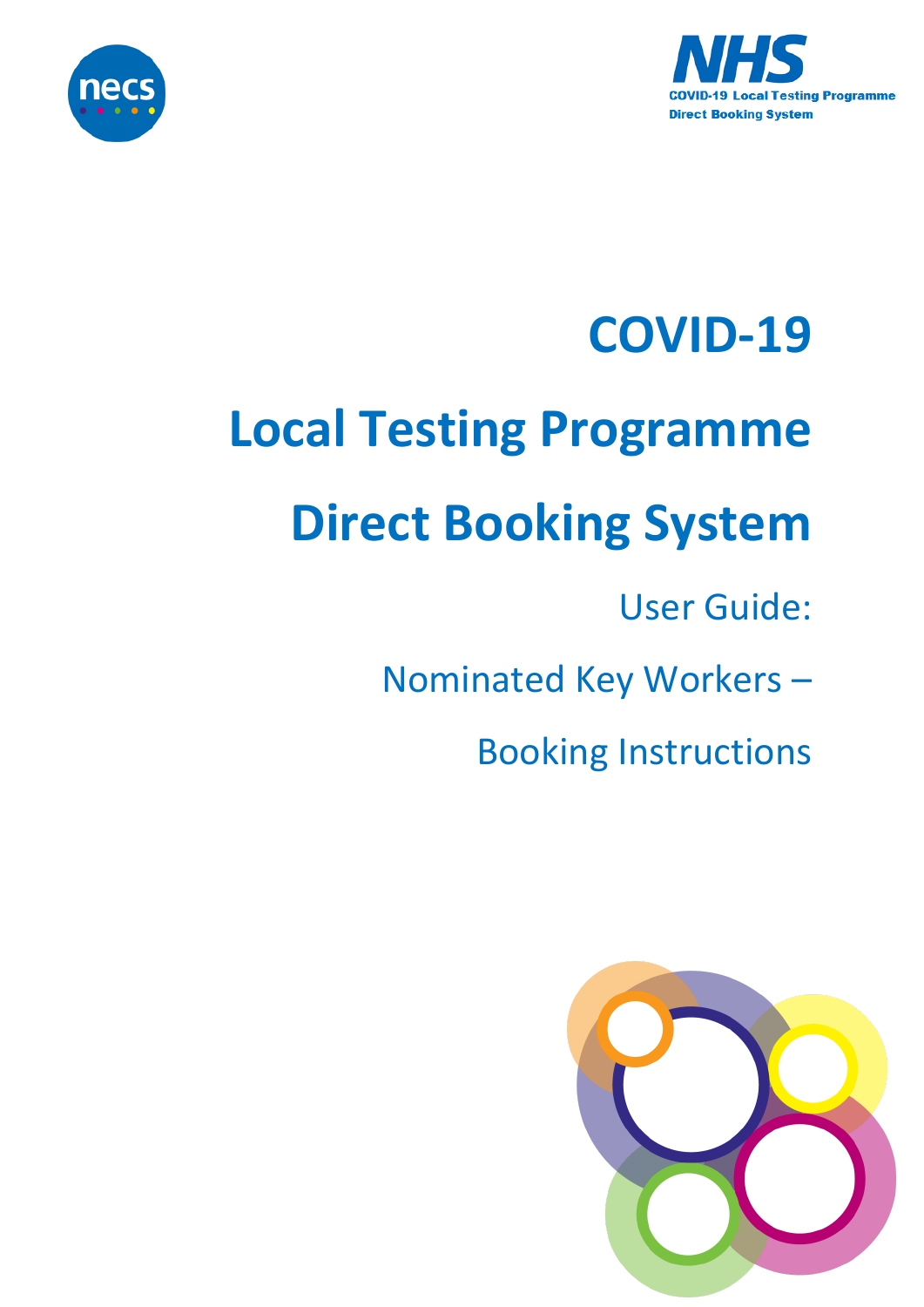



The following user guide is for staff members that have been nominated to book an appointment through the COVID-19 Local Testing Programme.

Once nominated by a manager, you will receive an email requesting you book an appointment, Please click on the 'Proceed with booking' hyperlink, you will then be directed to a landing page which will contain all of the staff members details at the top of the page, as follows:

| necs                                                     | Key Worker COVID-19 Test Request | <b>NHS</b><br><b>COVID-19 National Testing Programme</b><br><b>Direct Booking System</b> |
|----------------------------------------------------------|----------------------------------|------------------------------------------------------------------------------------------|
| Welcome to the COVID-19 Test Appointment Booking System. |                                  |                                                                                          |
|                                                          |                                  |                                                                                          |
| <b>EMPLOYEE DETAILS</b>                                  |                                  |                                                                                          |
| Forename                                                 | test                             |                                                                                          |
| Sumame                                                   | account5                         |                                                                                          |
| Email                                                    | craig.gunn1@nhs.net              |                                                                                          |

Please do not use the back button on your browser throughout this process, as the details you have entered will be lost.

Answering honestly, please select yes or no from the set of questions on the screen.

| <b>OUESTIONNAIRE</b>                                                                                                                                                                                        |                              |                           |              |              |
|-------------------------------------------------------------------------------------------------------------------------------------------------------------------------------------------------------------|------------------------------|---------------------------|--------------|--------------|
| Can you confirm whether you currently have any symptoms or not?                                                                                                                                             | $\odot$ Yes                  | $()$ No                   |              |              |
| Please confirm you are well enough to attend a test                                                                                                                                                         | $\left(\bullet\right)$ Yes   | $()$ No                   |              |              |
| Please confirm you are able to travel to the testing site in a car of someone living in your<br>household. Please note attendees should NOT use a friend or neighbours car, a taxi, or public<br>transport. | $\left( \bullet \right)$ Yes | $()$ No                   |              |              |
| Is there anyone else you live with who requires testing?                                                                                                                                                    | ) Yes                        | $\left(\bullet\right)$ No |              |              |
| <b>Please proceed to Make Booking</b>                                                                                                                                                                       |                              |                           |              |              |
|                                                                                                                                                                                                             |                              |                           | Make booking | <b>Close</b> |

If at any point you indicate you are not eligible or unable to travel to a test site location in a personal vehicle, or a vehicle from within your household, the system will advise this, and you will not be able to continue with the booking.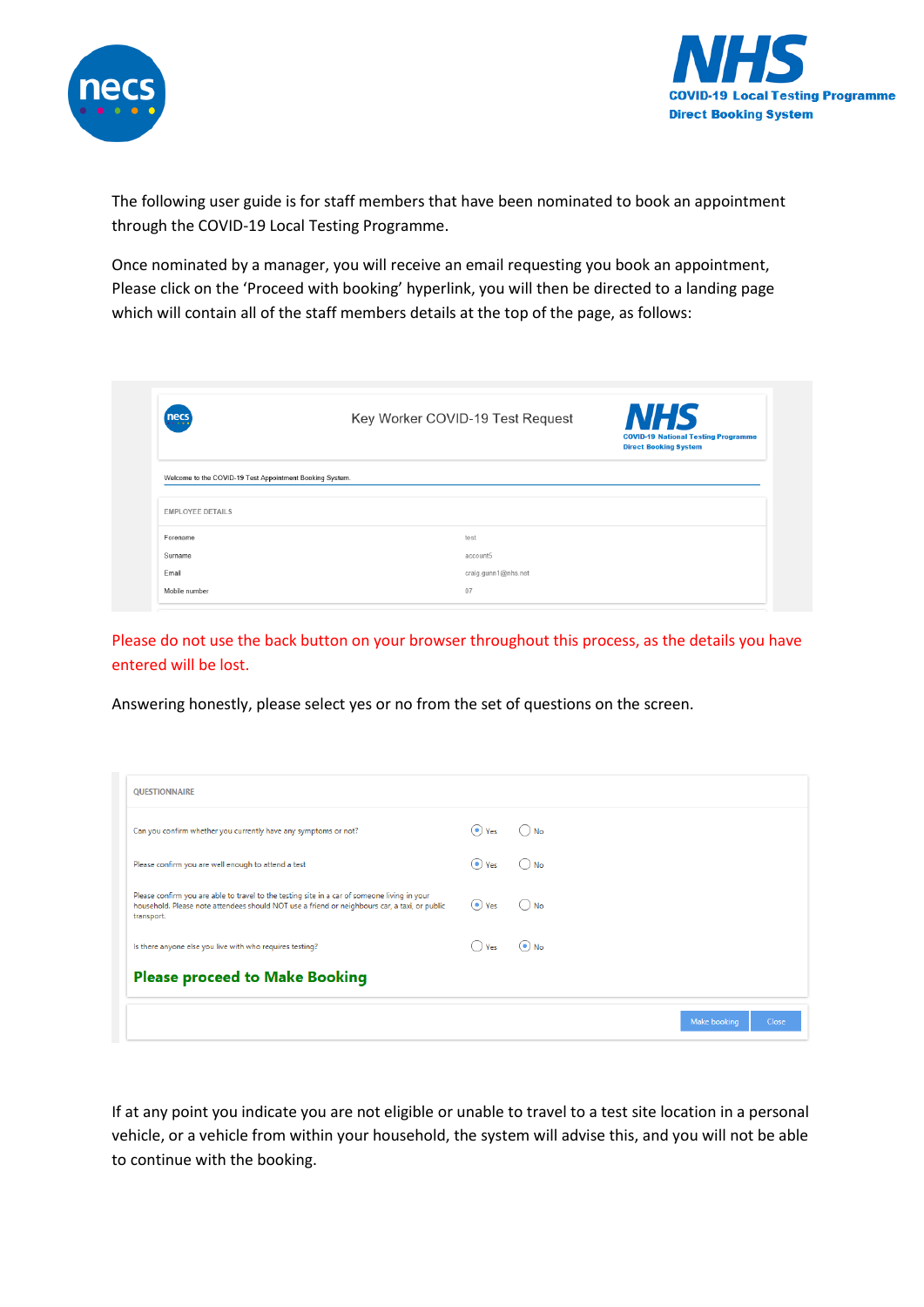



If you require additional people within the household to be tested, you will be given the option to add the required number of persons for testing using a drop down option, as shown below:

| <b>OUESTIONNAIRE</b>                                                                                                                                                                                                                                                   |               |                       |
|------------------------------------------------------------------------------------------------------------------------------------------------------------------------------------------------------------------------------------------------------------------------|---------------|-----------------------|
| Can you confirm whether you currently have any symptoms or not?                                                                                                                                                                                                        | $\bullet$ Yes | ( ) No                |
| Please confirm you are well enough to attend a test                                                                                                                                                                                                                    | $\odot$ Yes   | ()No                  |
| Please confirm you are able to travel to the testing site in a car of someone living in your<br>household. Please note attendees should NOT use a friend or neighbours car, a taxi, or public<br>transport.                                                            | $\bullet$ Yes | $()$ No               |
| Is there anyone else you live with who requires testing?                                                                                                                                                                                                               | $\bullet$ Yes | $()$ No               |
| Please state the number of additional adults within your household who require testing.<br>If any children require testing, please contact the testing site using the telephone number which will be on your<br>booking confirmation Key Information Sheet to discuss. |               |                       |
| Number of adults                                                                                                                                                                                                                                                       |               |                       |
|                                                                                                                                                                                                                                                                        |               |                       |
|                                                                                                                                                                                                                                                                        |               | Make booking<br>Close |

If you meet the criteria and are eligible for a test, your details will be pulled through and you will be asked to select your region and preferred test site.

Once you have selected a test site, available dates will then be displayed. Please click on the date you wish to be tested, this will then return a list of available time slots (with the number of tests available displayed).

|                                                          | Key Worker COVID-19 Test Request | <b>NHS</b><br><b>COVID-19 National Testing Programme</b><br><b>Direct Booking System</b> |  |
|----------------------------------------------------------|----------------------------------|------------------------------------------------------------------------------------------|--|
| Welcome to the COVID-19 Test Appointment Booking System. |                                  |                                                                                          |  |
| <b>EMPLOYEE DETAILS</b>                                  |                                  |                                                                                          |  |
| Forename                                                 | test                             |                                                                                          |  |
| Surname                                                  | account5                         |                                                                                          |  |
| Email                                                    | craig.gunn1@nhs.net              |                                                                                          |  |
| Mobile number                                            | 07                               |                                                                                          |  |
| Region                                                   | North East & Cumbria (CNE)       | $\checkmark$                                                                             |  |
| <b>Test Site</b>                                         | GHI - Gateshead (IKEA Car Park)  | $\checkmark$                                                                             |  |
| Number of tests requested                                | 1                                |                                                                                          |  |
| <b>Test Availability</b>                                 |                                  | 監                                                                                        |  |
| Booking reference number                                 |                                  |                                                                                          |  |
|                                                          | <b>AVAILABLE DATES</b>           | AVAILABLE TIME SLOTS                                                                     |  |
|                                                          | 23.04.2020                       | 10:00 (27 available)                                                                     |  |
|                                                          | 24.04.2020                       | 10:30 (27 available)                                                                     |  |
|                                                          |                                  | 11:00 (24 available)                                                                     |  |
|                                                          |                                  | 11:30 (29 available)                                                                     |  |
|                                                          |                                  | 12:00 (29 available)                                                                     |  |
|                                                          |                                  | 12:30 (30 available)                                                                     |  |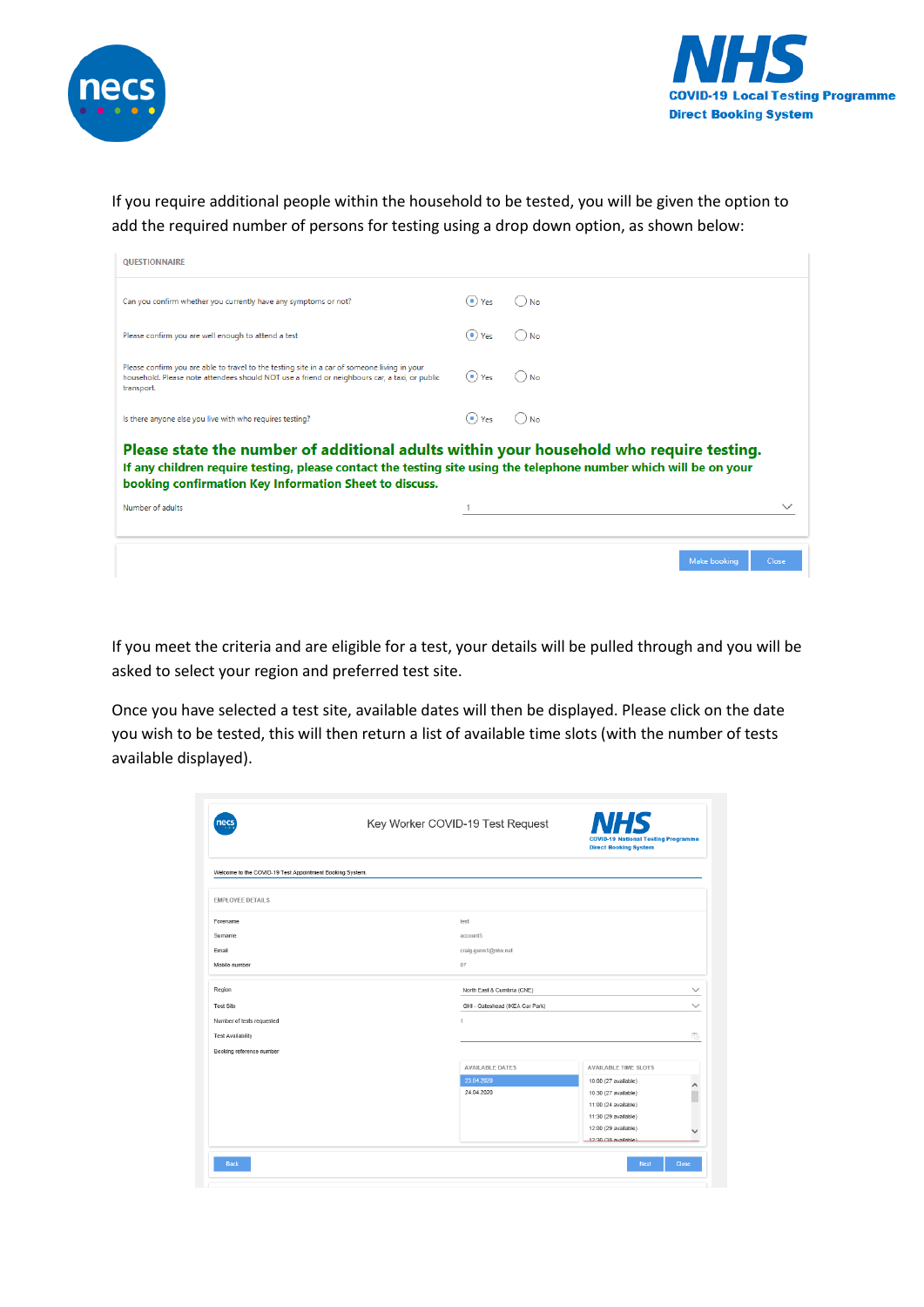



Once you have selected the desired testing location, date and time slot, click on the 'next' button. Please note; there will only ever be a small number of days showing in the system to choose from in order to allow an effective test to take place.

The system will then ask for some additional details from the key worker to be entered. **Please note all information is required to complete the booking.**

| Car Registration - the vehicle you will be attending the test site in | Type a value             |                      |
|-----------------------------------------------------------------------|--------------------------|----------------------|
| Key Worker's Job Role                                                 | Select an item           | $\checkmark$         |
| Key Worker's Postcode                                                 | Type a value             |                      |
| Key Worker's GP Surgery Name                                          | Type a value             |                      |
| Key Worker's date of birth                                            | dd/mm/yyyy               | 鱛                    |
| Does Key Worker have symptoms?                                        | $\bullet$ Yes<br>$()$ No |                      |
| <b>Back</b>                                                           |                          | Close<br><b>Next</b> |

Once all information has been entered, you can select Next to go through and review your booking.

If there are additional adults that require testing, there will be an extra section that appears in the system that requires completion. Please complete the details as requested for the additional person who requires testing. A screenshot of the additional adults details section is shown below:

|                            | ADDITIONAL PEOPLE REQUIRING TESTING |                                                                                                                                                                                               |                      |                        |                   |                             |
|----------------------------|-------------------------------------|-----------------------------------------------------------------------------------------------------------------------------------------------------------------------------------------------|----------------------|------------------------|-------------------|-----------------------------|
| $\blacktriangleright$ Edit |                                     |                                                                                                                                                                                               |                      |                        |                   |                             |
|                            | whilst you are on site.)            | (Please ensure you have the mobile telephone you have supplied the number for with you at all times and it is easily accessible whilst in your car. This will be used to communicate with you |                      |                        |                   |                             |
| <b>TYPE</b>                | <b>FORENAME</b>                     | SURNAME                                                                                                                                                                                       | <b>MOBILE NUMBER</b> | <b>GP SURGERY NAME</b> | <b>BIRTH DATE</b> | <b>HAS SYMPTOMS</b>         |
| Adult                      |                                     |                                                                                                                                                                                               |                      |                        |                   |                             |
| <b>Back</b>                |                                     |                                                                                                                                                                                               |                      |                        |                   | <b>Next</b><br><b>Close</b> |

Your appointment is almost booked. Once 'Next' has been selected you will be taken through to a review and confirmation page. Please read the information carefully and ensure the details you have entered are correct. If anything needs amending, please use the blue Back button to move through the system and update as necessary. Please do not use the browser back button as information will be lost.